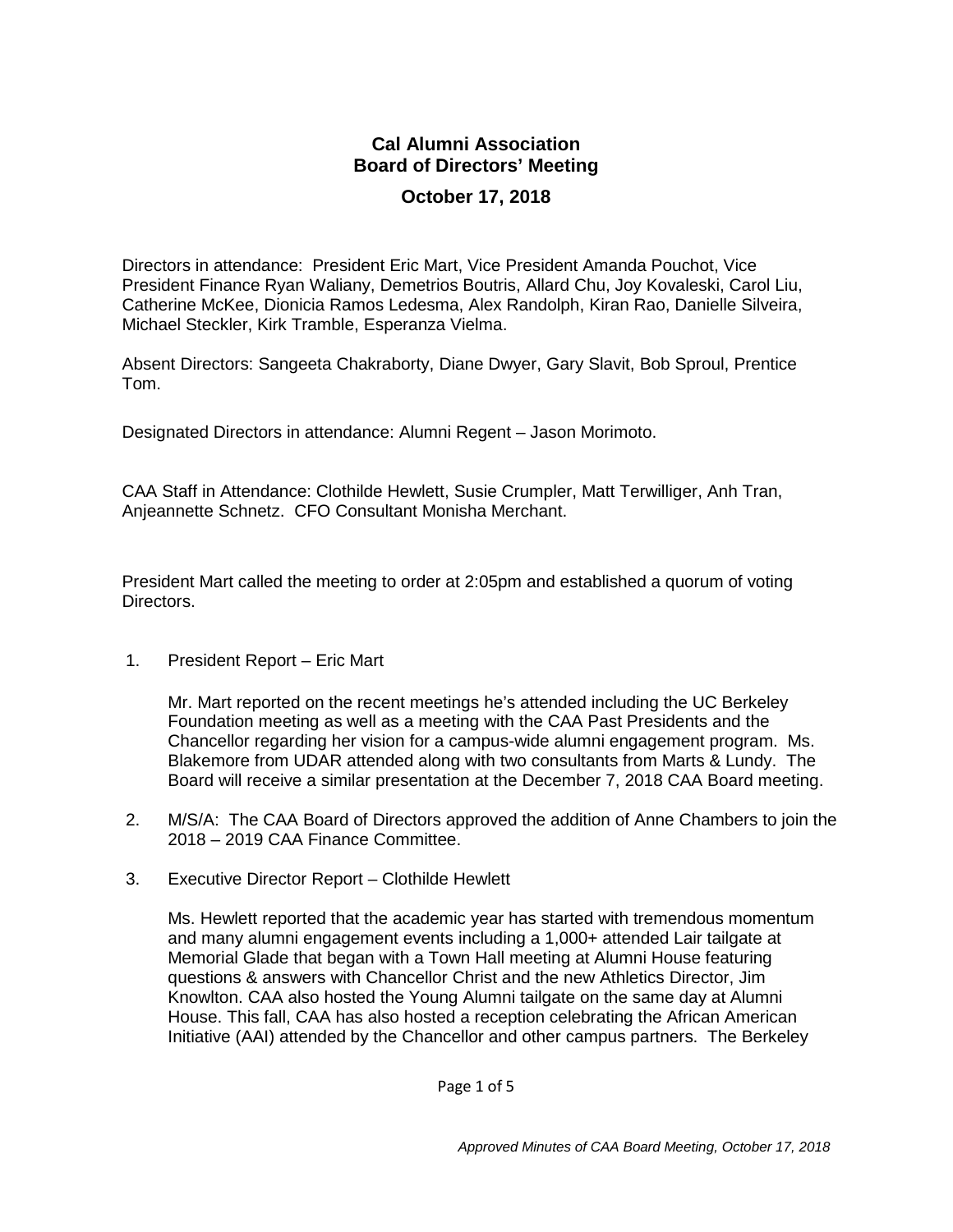Chinese Summit was held October 5-7 and included former CAA Board member and California State Controller, Betty Yee, as the keynote speaker. This event was hosted by the Berkeley Chinese Alumni International Association (BCAIA) as well as our Berkeley Chinese Chapter. Leaders within Silicon Valley and international speakers from China covered topics ranging from quantum mathematics to artificial intelligence. CAA also partnered with the Center for Gender and Equity to host a LGBTQ brunch at Alumni House in October. Plans are also underway to re-launch the LGBTQ Alumni Chapter.

CAA and University Development and Alumni Relations (UDAR) partnered to present the Volunteer Awards on the Friday, October 12 of Reunion and Parents Weekend. Former CAA President and Regent Cynthia So Schroeder was awarded the Spirit of 1868 Volunteer Award for her outstanding volunteer leadership. In addition, the CAA Chinese Chapter was awarded the Loyal Company Outstanding Volunteer Group Award for their service to the university.

Concurrently, with all these major alumni events are going on, Ms. Hewlett emphasized that CAA senior directors are meeting with various campus entities in an effort to develop an alumni engagement plan. She also mentioned that the campus is impressed with CAA's current progress with the Berkeley Network, particularly, with the PeopleGrove application. The next round of meetings with the campus will feature discussions on this application, which the campus is considering for the entire campus community. The campus will also invite technology experts to implement this program and to measure the analytics associated with it. Ms. Hewlett further observed that CAA was privileged to have spearheaded the project and very pleased when the campus invests their resources on CAA initiatives that they find appealing, because they will take those projects to the next level.

- 4. M/S/A: The CAA Board of Directors approved the following consent agenda item:
	- Approved the 9/14/18 CAA Board Meeting Minutes.
- 5. Finance Report Ryan Waliany, Ann Truong

Mr. Waliany begun by noting that CAA is projected to meet its original budget by yearend. On the LLC status for the Lair, staff and Committee continue to work on the details with projected formation in the first quarter of 2019. The Lair LLC staff will be managed under a different payroll and will also have a separate bank account. Because one of CAA's entities is for profit and the other a nonprofit, the Committee is investigating how to keep the funds separated.

Ms. Truong noted that she is working on completion of the 990 for approval by the Audit Committee.

Lastly, Mr. Waliany added that the staff is working on the 2019 operating budget, which will be presented for approval at the December 7 CAA Board meeting.

Page 2 of 5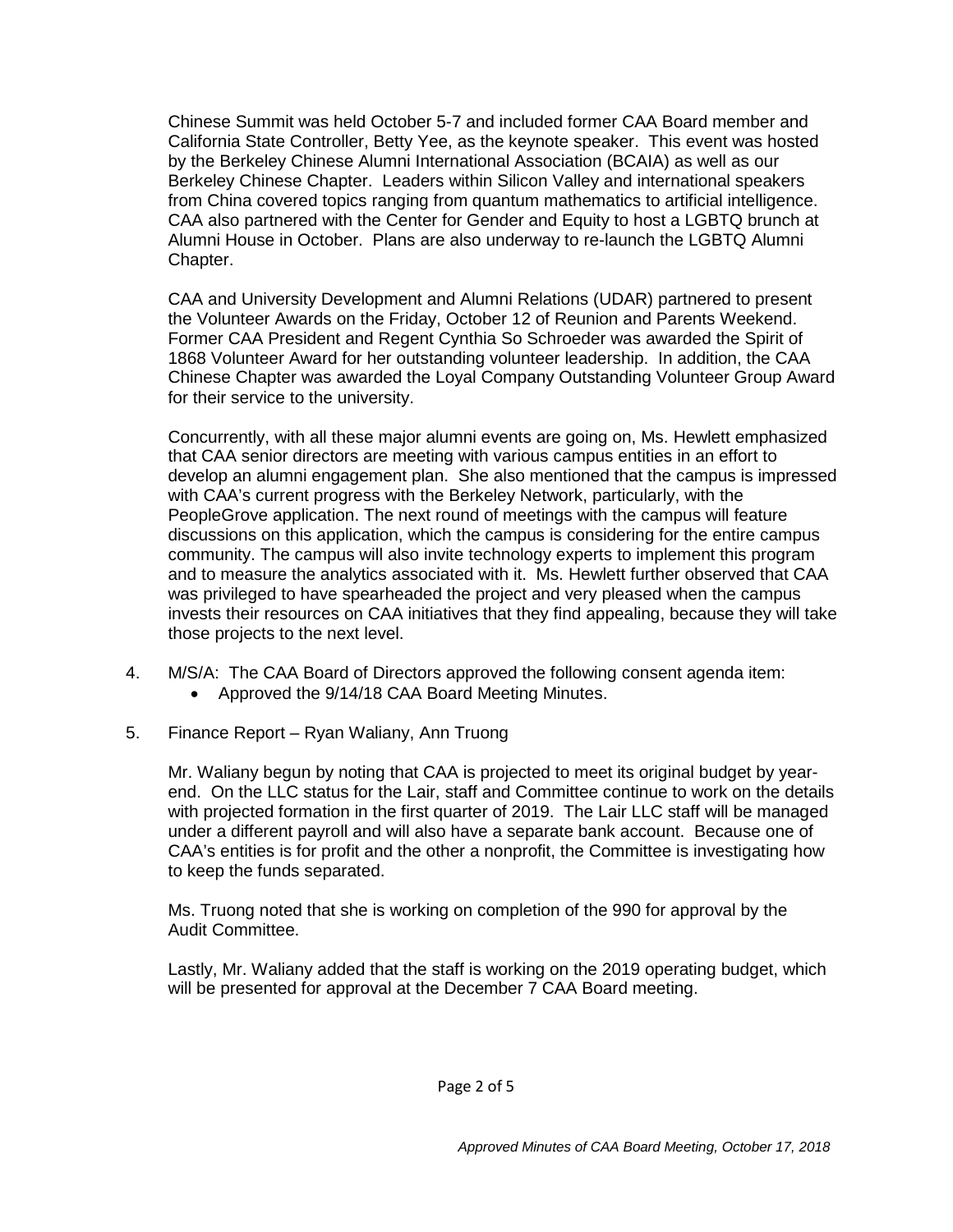6. Alumni Engagement Expansion Initiative (AEX) Mid-Program Review and 2019 Budget Request – Joy Kovaleski

Ms. Kovaleski noted that the AEX Committee has been working with staff to put forward a plan according to the priorities for AEX. CAA is focused on increasing opportunities for the Berkeley Network to provide webinars for virtual engagement. We are also pursuing career and network grants for Chapter engagement, so they can do more of the event planning. We are also sponsoring at least 50 percent of the cost for the events in the Berkeley Network. In the Chapters, we would like to establish more event management technology. We are focusing on increasing young alumni leadership as well as looking at our membership model to increase Chapter and CAA membership within the whole Chapter system. We are also strengthening our grants management to push for the planning to be conducted at the Chapter level, rather than centralizing the planning to Berkeley. We want to prioritize and develop the top five to ten services that we provide to our Chapters.

Ms. Kovaleski noted that there is focus on strategic student engagement and CAA is looking at establishing an Oxford-style debate series with *California* magazine. We are establishing a virtual event platform to engage new alumni. We also want to establish informal learning opportunities and to continue the Golden Bear Orientation with campus partners.

M/S/A: The CAA Board of Directors approved the 2019 Alumni Engagement Expansion Initiative Plan and funding as presented.

Next, the Directors reviewed the Key Performance Indicators (KPIs) for 2019. Ms. Crumpler noted that CAA will focus on:

- technology and online engagement
- facilities and needs assessment for Alumni House
- we're also reviewing new revenue-generating initiatives

Ms. Crumpler noted that CAA is reviewing the campus alumni engagement plan and will adjust CAA's KPIs in order to avoid duplicated efforts so that we can best invest our resources where they are needed. Ms. Hewlett noted that when the 2019 CAA operating budget is presented at the December 7 CAA Board meeting, the 2019 KPIs will be incorporated as the AEX budget represents the significant portion of CAA's Alumni engagement programs. The AEX funding was approved by the CAA Board for three years (2017, 2018, 2019) and is separate from the Association's operating budget and must be approved annually.

M/S/A: The CAA Board of Directors approved the 2019 Key Performance Indicators as presented.

Page 3 of 5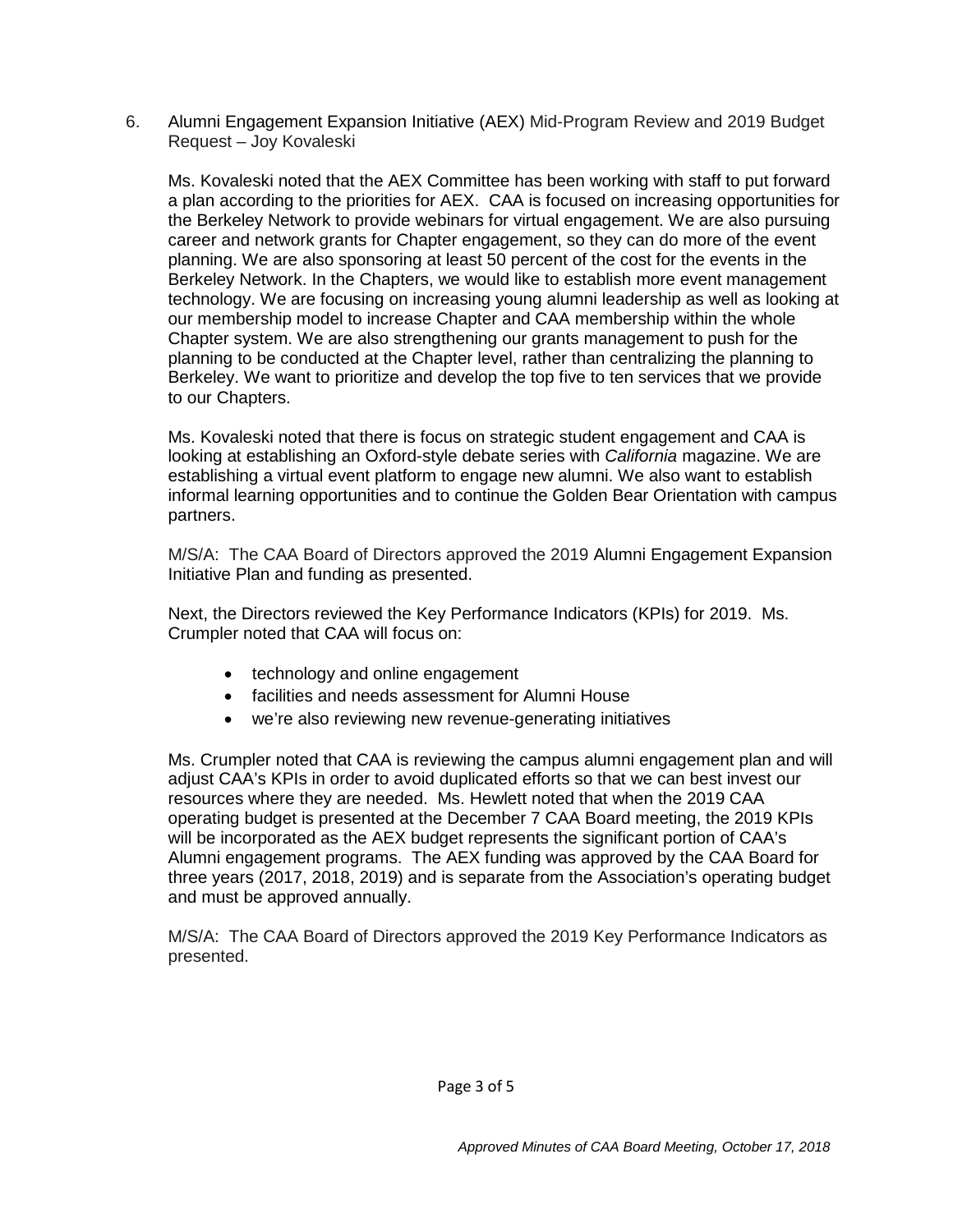7. Update re: UC Berkeley Alumni Engagement Strategy, Project Scope & Timeline – Eric Mart

Mr. Mart wanted to close with a short discussion on the campus alumni engagement strategy, including the timeline and project scope. Chancellor Christ has tasked a working group made up of CAA and UDAR staff, as well as other campus representatives, to create a comprehensive alumni engagement plan with final approval to take place the week of December 10, 2018. The project objective statement is:

To create a university wide, comprehensive alumni engagement strategy and plan focused on the lifelong enrichment of alumni. The plan should advance key alumni populations toward increased involvement and greater giving to Berkeley. It should also align with the university's efforts to build the donor base, identify new major donors, and engage students and alumni as volunteers.

As such, Lishelle Blakemore – UDAR's Associate Vice Chancellor, Development, has formed a committee between her team and three members from CAA: Ms. Hewlett, Ms. Crumpler, and Ms. Tran. There are also representatives from various campus departments who work in alumni engagement. The Chancellor directed that the alumni engagement plan will be crafted by campus and CAA staff, not the UC Berkeley Foundation Trustees or CAA Directors.

Ms. Hewlett mentioned that the meetings begun with a spreadsheet detailing what various campus entities do regarding alumni engagement. What will be important is for the final report to clarify the difference between alumni engagement relations and alumni development efforts. There will be four committee meetings this fall. Some of the priorities presented by UDAR are similar to CAA's priorities including career development (alumni to students, alumni to alumni) as well as informal learning opportunities. The other priority is the use of improved technology as feedback clearly indicates that the systems in place are archaic.

To meet these goals, the participants have been divided into the following subcommittees:

- Academic Units & Campus Partners
- Advocacy & Volunteer Engagement
- Audience Segmentation & Communications
- Diversity & Inclusion
- Lifelong Learning & Career Networking
- Regional & Student/Young Alumni
- Student & Young Alumni Engagement

The consulting firm of Marts & Lundy is working with the committee and will develop the full plan for the Chancellor's approval. They hope to integrate elements that they like about what CAA does, for example the Berkeley Career Network and the

Page 4 of 5